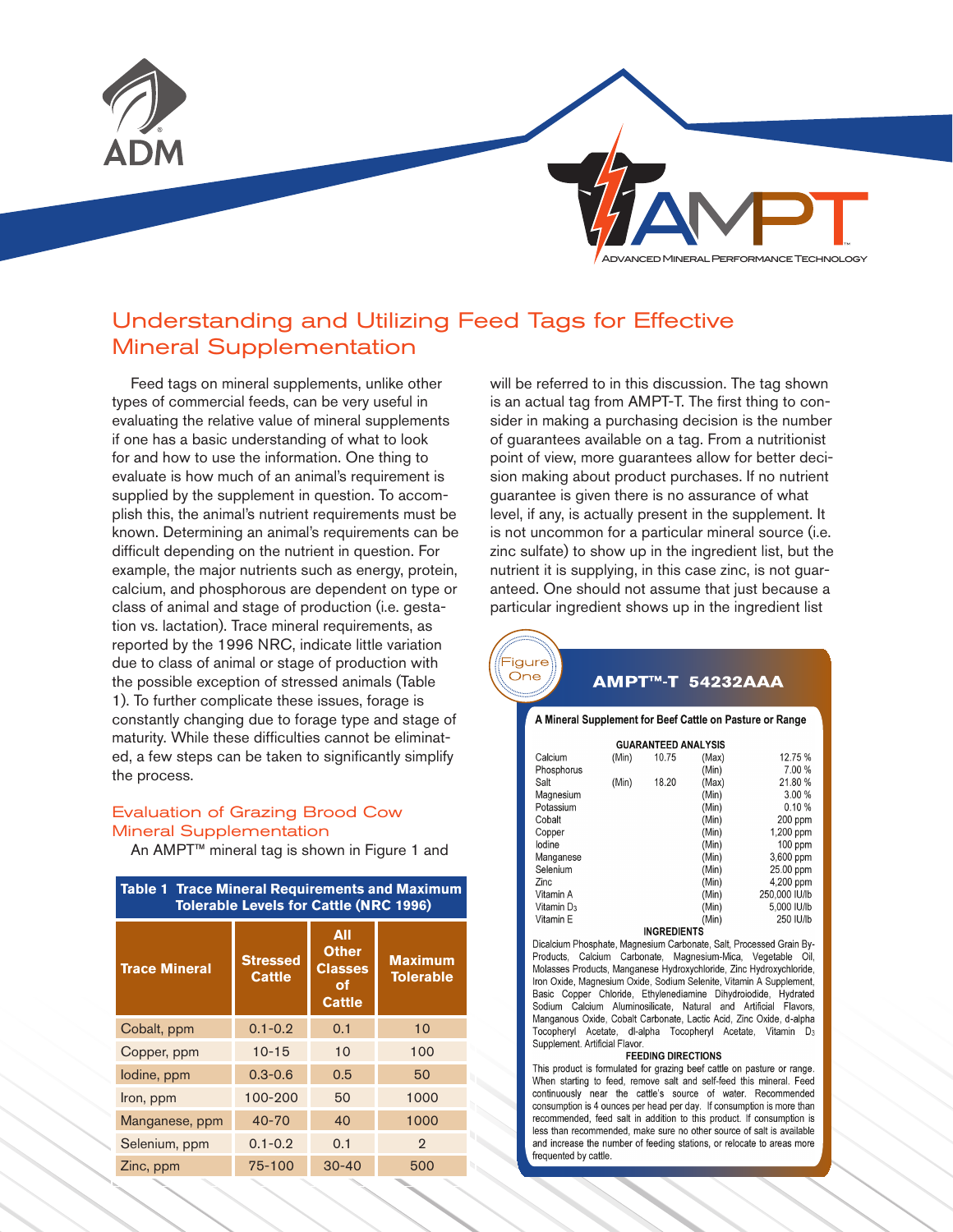

that the nutrient it is supplying is present in any significant amount. However, there is important information provided in the ingredient profile that should be considered.

The law requires every ingredient or class of ingredients (as in "collective terms") present in a formula to be listed on the tag, but not all nutrients are required to be guaranteed. For some feeds, the information supplied in the ingredient profile provides little value. However, for mineral supplements it is particularly important to know what source(s) is being used to supply a particular mineral. Some mineral sources are very available to the animal; whereas, other sources offer little bioavailability. For example, if a tag guarantees 1200 ppm copper, but because the only source of copper found in the ingredient list is copper oxide, then little, if any, value could be derived by the animal because copper oxide is not available to the cow. So in effect, the tag might as well read 0 ppm copper. Relative bioavailability of different mineral sources will be discussed in more detail later.

Trace mineral requirements are generally reported in terms of parts per million (ppm) of the total diet. To determine how much of a particular mineral is supplied relative to the animal's requirement one must know four things. Two of these items are supplied on the tag — the guaranteed analysis and the expected or recommended intake of the supplement. The other two items needed are the animal's nutrient requirements (Table 1) and total dietary intake, or in this case forage intake. Total forage intake for a cow is seldom accurately known, but a common number to use for comparison purposes is 24-28 lb, which is simply 2% of body weight for a 1200-1400 lb cow. Before any calculations can be done, all amounts must be expressed using the same unit of measurement. When mineral intake is listed in terms of ounces, divide by 16 to convert to pounds to match with forage intake, which is typically expressed in pounds. While trace mineral requirements are most commonly given in ppm, they may be listed as a percentage. It is easy to convert percentage to ppm, which is done by simply moving the decimal four places to the right.

## **Table 2 Determining Nutrient Amounts Supplied to the Animal from the Mineral Supplement**

Formula: Mineral content in ppm from tag guarantee X Recommended supplement intake in lb from tag ÷ Total dietary intake in  $Ib =$  Amount of nutrient supplied by the supplement

Example calculation based on mineral guarantees noted in Figure 1: Mineral supplement intake (recommended consumption from tag) is 4 oz  $4$  oz  $\div$  16 ounces per lb = 0.25 lb daily intake of mineral supplement Assume forage intake is 28 lb

| <b>Mineral</b>                                       | <b>Tag Guarantee</b><br>(ppm)                                                                                                             | <b>Supplement</b><br><b>Intake</b><br>(lb) | <b>Forage</b><br><b>Intake</b><br>(lb) | <b>Amount of</b><br><b>Nutrient</b><br><b>Supplied by</b><br><b>Supplement</b><br>(ppm) | Cow's<br><b>Requirement</b><br>(ppm) |
|------------------------------------------------------|-------------------------------------------------------------------------------------------------------------------------------------------|--------------------------------------------|----------------------------------------|-----------------------------------------------------------------------------------------|--------------------------------------|
| Cobalt                                               | 200                                                                                                                                       | 0.25                                       | 28                                     | 1.78                                                                                    | 0.1                                  |
| 200 ppm X 0.25 lb $\div$ 28 lb = 1.78 ppm            |                                                                                                                                           |                                            |                                        |                                                                                         |                                      |
|                                                      | 1200                                                                                                                                      | 0.25                                       | 28                                     | 10.7                                                                                    | 10                                   |
| Copper<br>1200 ppm X 0.25 lb $\div$ 28 lb = 10.7 ppm |                                                                                                                                           |                                            |                                        |                                                                                         |                                      |
|                                                      | 3600                                                                                                                                      | 0.25                                       | 28                                     | 32.1                                                                                    |                                      |
| Manganese                                            | 3600 ppm X 0.25 lb $\div$ 28 lb = 32.1 ppm                                                                                                |                                            |                                        |                                                                                         | 40                                   |
|                                                      | 25                                                                                                                                        | 0.25                                       | 28                                     |                                                                                         |                                      |
| Selenium                                             |                                                                                                                                           | 25 ppm X 0.25 lb $\div$ 28 lb = 0.22 ppm   | 0.22                                   | 0.1                                                                                     |                                      |
|                                                      | 0.01%                                                                                                                                     | 0.25                                       | 28                                     |                                                                                         |                                      |
| lodine                                               | Convert percentage to ppm by moving decimal four<br>places to the right $(0.01\% = 100$ ppm)<br>100 ppm X 0.25 lb $\div$ 28 lb = 0.89 ppm |                                            |                                        | 0.89                                                                                    | 0.5                                  |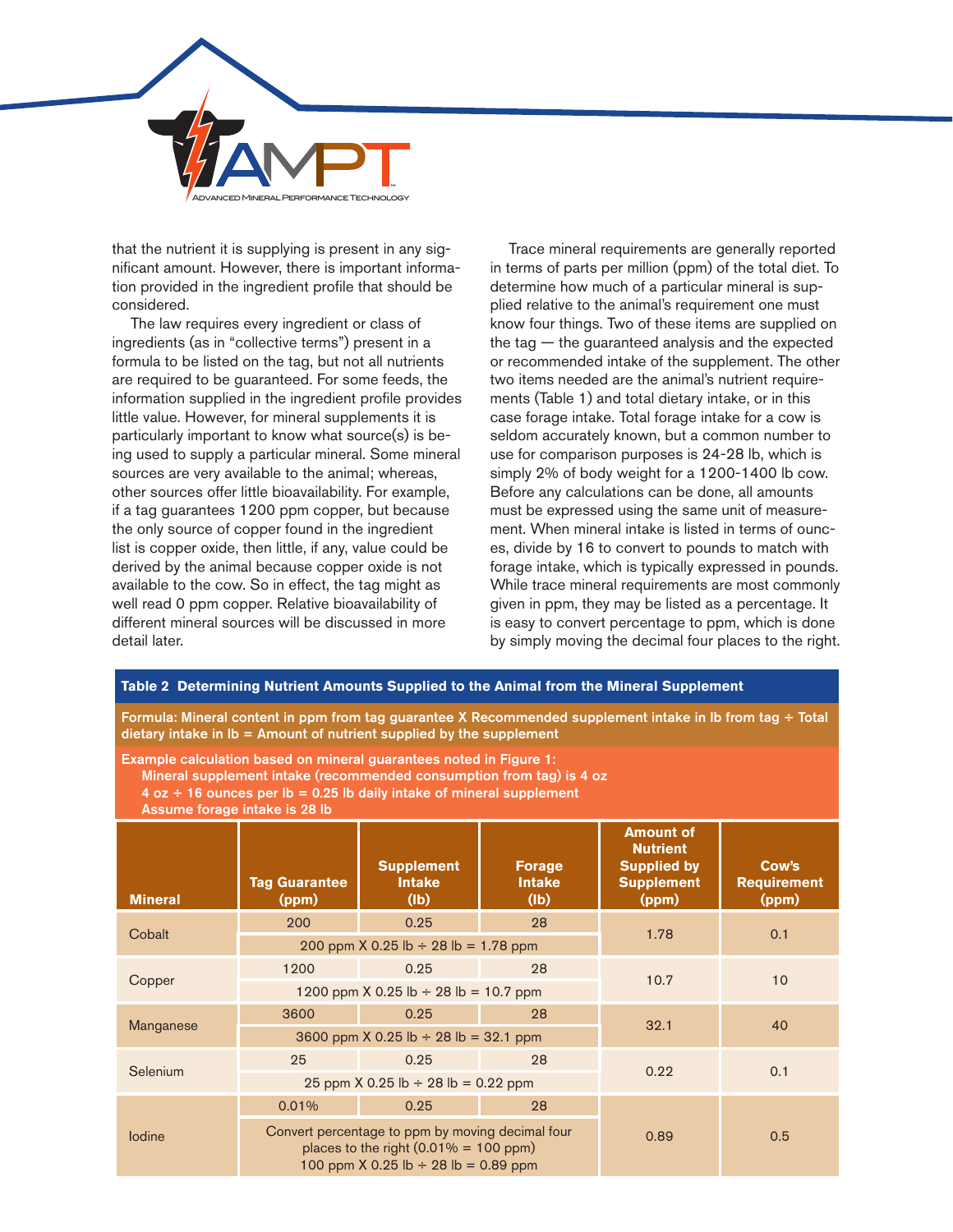

For example, 0.01% is equivalent to 100 ppm.

Table 2 provides an example of how to determine amounts of minerals supplied by a supplement. Based on tag attributes, the mineral supplies 100% of the cow's copper requirement; however, if copper oxide is the only source of copper in the supplement, the amount of copper credited for meeting needs would have to be discounted to zero because copper oxide is not readily available to the cow for absorption. If zinc was not guaranteed on the tag, even though zinc hydroxy chloride and zinc oxide are listed in the ingredient list, no value can be assigned to zinc. (This scenario is just to make a point as zinc is guaranteed on AMPT tags). Manganese is supplied at 32 ppm relative to a 40 ppm requirement, so it is a little short of the requirement; however, forage manganese levels are seldom very deficient so this amount is acceptable. Selenium and iodine are all supplied at or above the animal's requirements and are all supplied by acceptable sources. Selenium is often supplied close to the FDA legal limit which is well above the stated requirement. Cobalt in AMPT is well above the NRC requirement, due to recent data showing enhanced production by using a more soluble cobalt source. It should be noted the cobalt requirement was determined based on B12 production in the ruminant and not based on maximizing microbial activity. This is a key difference with AMPT compared to most minerals on the market.

## Trace Mineral Recommendations

How much of a particular trace mineral should be supplied from supplemental sources is a matter of debate. Obviously, the exact amount of supplemental trace minerals needed to meet an animal's requirements is dependent on amount supplied by the basal diet. In reality, the exact trace mineral amounts provided by the basal diet (forage for grazing cattle) are not easily determined. Seldom are trace mineral amounts supplied by the basal diet truly known because forages are rarely analyzed for trace mineral content. And, even if some historical or average type values were available, the accuracy of the values would be questionable. Unfortunately, good information indicating the amounts and availability of trace minerals supplied from forages is not available. Also, trace mineral amounts are most likely dependent on forage species and maturity level. To complicate the issue further, even the animal's requirements are not fully understood and may be somewhat variable.

Evidence exists indicating there are some variations in requirements due to breed type and production level. Additionally, requirements are generally based on growth parameters.

Because trace minerals are very important in enzyme and other cofactor functions, the requirements for reproduction or immune function may actually be greater at times than those needed for basic functions related to maintenance or growth. Because of potential variation in supply and demand for trace minerals and because of their importance to the animal, one theory or recommendation would be to simply supply supplemental trace minerals at or very close to the animal's requirements. The other argument that could be made would be to supply trace minerals at levels above the animal's reported requirements. It might be necessary to supply some specific minerals in excess of the reported requirements due to the following situations:

- Excessively low basal levels of minerals
- Higher production levels
- The presence of interfering agents referred to as antagonists in the basal diet

If it is believed, or better yet actually known, that the cattle's basal diet supplied a high percentage of trace minerals to the animal, then maybe only 50% of the requirements would need to come from a supplemental source. However, when one evaluates the risk to reward it seems logical to supply greater amounts of minerals because this can be accomplished relatively cheaply. To put this concept in perspective, under normal situations, it is realistic to supplement a cow on an AMPT mineral program for about \$45-50/cow/year. Of this total cost, less than

| <b>Table 3 Trace Mineral Guarantee Amounts</b><br><b>Needed to Supply 100% of the Cow's</b><br><b>Requirements</b> |                                      |  |  |
|--------------------------------------------------------------------------------------------------------------------|--------------------------------------|--|--|
| <b>Trace Mineral</b>                                                                                               | <b>100% of Requirements</b><br>(ppm) |  |  |
| Copper                                                                                                             | 1120                                 |  |  |
| Zinc.                                                                                                              | 3920                                 |  |  |
| Manganese                                                                                                          | 4480                                 |  |  |
| Cobalt                                                                                                             | 11.9                                 |  |  |
| lodine                                                                                                             | 56                                   |  |  |
| Selenium                                                                                                           | 13                                   |  |  |

Note: These numbers are based on a 4-oz mineral intake and dry matter intake of 28 lb.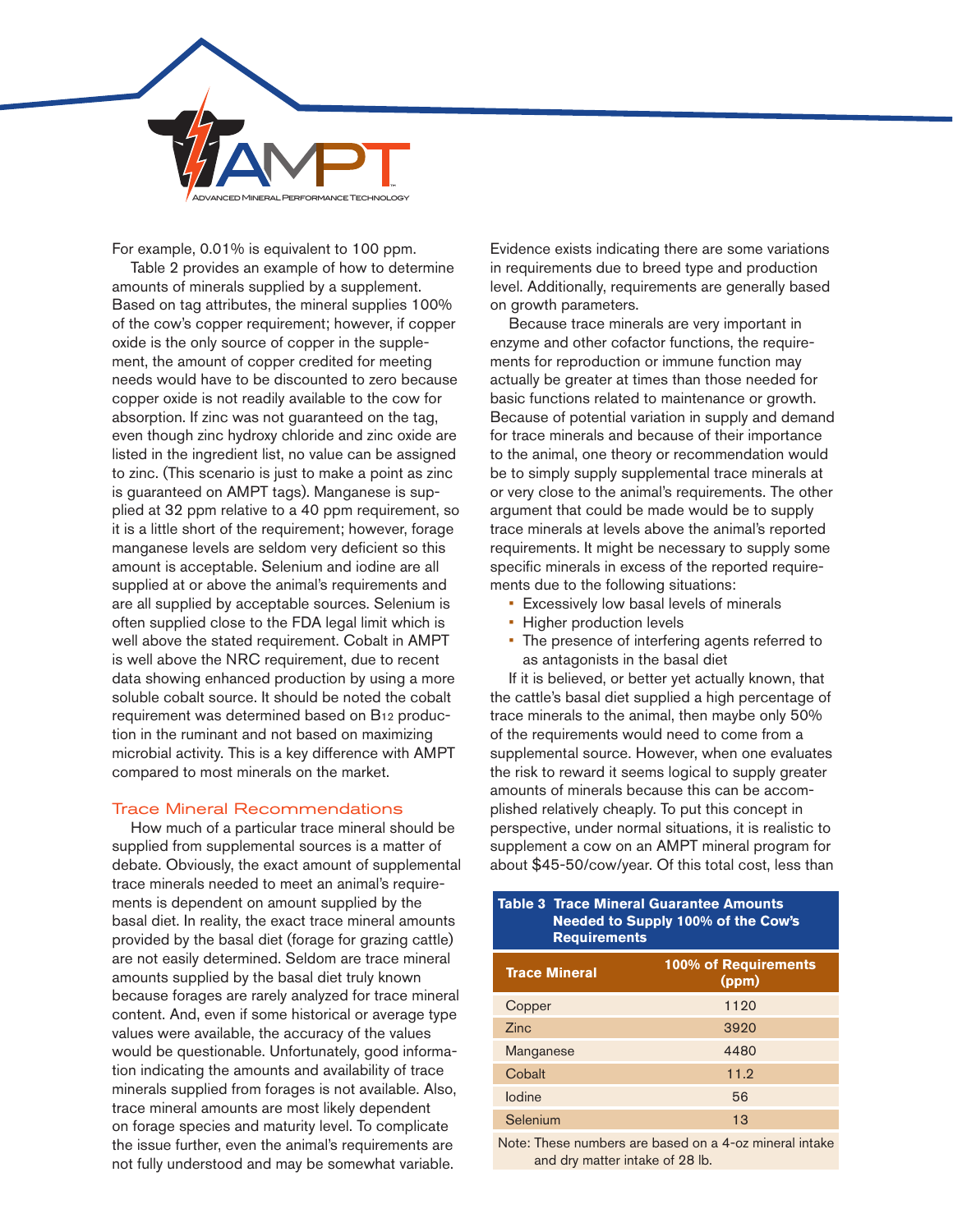

\$10 will be attributed to trace minerals. Basically, it is a very cost-effective insurance program that will help ensure lifetime productivity of the cow herd. Table 3 shows the trace mineral guaranteed levels needed to supply 100% of the cow's reported trace mineral requirements. Note these values are based on a four-ounce mineral supplement intake and 28 lb dry matter intake. The needed trace mineral supplementation may differ if dry matter intake varies.

# Quality and Availability of Different Trace Mineral Sources

As a general rule, sulfate and carbonate forms of trace minerals are more available compared with oxide forms. However, there are some exceptions to this as in the case of zinc oxide and magnesium oxide, which have availabilities of 80-90% of their sulfate counterparts. While most supplementation concerns center on copper and zinc, other trace minerals are also important. Selenium is usually supplied by sodium selenite and is highly regulated in terms of the maximum amount that can be supplemented (3 mg/hd/day or 0.3 ppm in the total diet). Selenium is almost always added to supplements at the maximum allowable amount and, therefore, is seldom a concern. Iodine can be supplied by several different sources. The most commonly used iodine source is ethylenediamine dihydriodide (EDDI), which is a very available organic iodine source. The FDA limits the amount of iodine that can be supplied by EDDI to less than 50 mg per head daily. There are no restrictions on the amount of iodine supplied from other sources, such as potassium iodate or calcium iodate, both of which have good availabilities.

In some instances the actual level of a supplemental trace mineral needed may be well above the reported requirements due to the presence of other compounds in the feed or water. Because minerals carry charges, they are constantly trying to bind or join with other elements. This is necessary because minerals need to be coupled with something else to carry them through the intestinal wall and into the bloodstream. Copper in particular is very susceptible to binding with certain elements, which effectively renders it unavailable to the animal. Elements which are commonly found to cause absorption interferences are referred to as antagonists. The three primary antagonists are sulfur, molybdenum and iron.

Sulfur is usually present in the sulfate form and found in water although some by-product feeds,

such as corn gluten feed, can contain significant amounts of sulfur. Anytime total dietary sulfur exceeds 0.3% caution should be exercised and trace mineral programs should be closely evaluated. Most commonly, sulfur is found in the water supply in the form of sulfates. Sulfates in excess of 800-1000 ppm in the water can cause problems in cattle such as diarrhea and lowered performance, not to mention causing problems related to trace mineral absorption. However, water sulfate levels greater than 500 ppm may also cause problems with trace mineral absorption, especially if it is the only water source available or if other antagonists are simultaneously present.

Iron and molybdenum are also common antagonists typically found in forages. Whenever molybdenum and sulfur are both present, they act together by forming thiomolybdates, which effectively ties up copper and renders it unavailable to the animal. Iron can also interfere with trace mineral absorption when levels are greater than 500 ppm. More important than just the mere molybdenum level is the ratio of copper to molybdenum. Whenever the copper to molybdenum ratio is less than 4.5 to 1, copper supplementation needs to be reevaluated. If only one antagonist is present, and it is not in excessive proportions, then simply increasing the amount of copper from available inorganic sources is probably the most cost-effective means of overcoming the problem. However, in some cases when more than one antagonist is present, or when very high levels of one particular antagonist is present, alternative means of supplementation may need to be pursued. One way to overcome these problems is to supply the trace mineral of concern in an already bound and available source to the animal. This is where the use of organic forms of trace minerals can be very effective.

Because of the reactive nature of trace minerals it is important to maintain good ratios between the individual trace minerals. Figure 2 shows the change in liver copper status by providing copper and zinc from different sources with different supplementation regimes. It is obvious from Figure 2 that simply changing one trace mineral without respect to the others can have potentially negative effects. While it is possible to overcome some copper antagonisms by increasing the level of copper in the supplement, caution should be exercised in setting trace mineral ratios too far out of alignment. Ideally, it is beneficial to maintain a zinc to copper ratio between 3-4 to 1